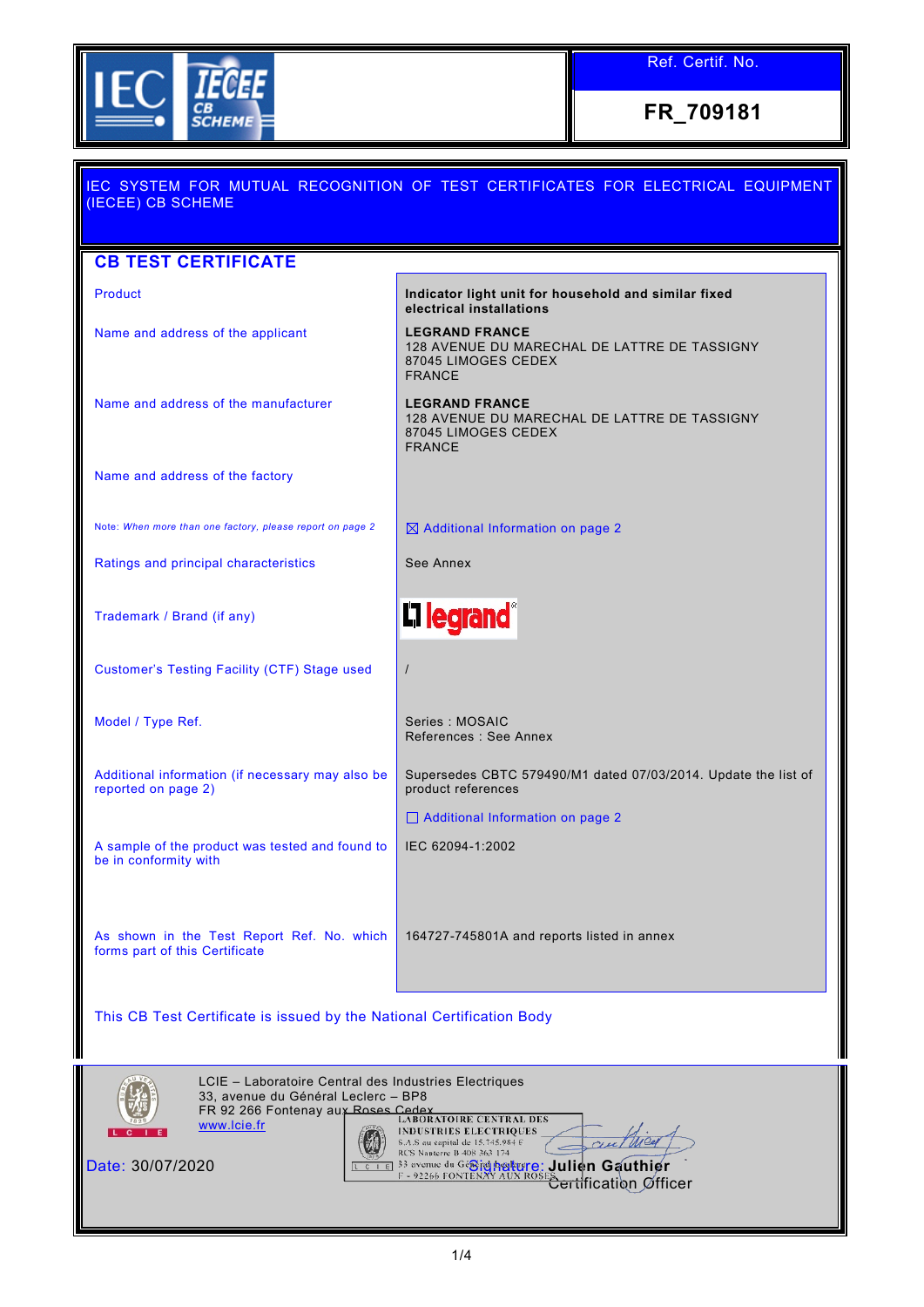Ref. Certif. No.



**FR\_709181**

# **ANNEX**

**Name and address of the factories:**

**LEGRAND FRANCE**  128 AVENUE DU MARECHAL DE LATTRE DE TASSIGNY 87045 LIMOGES CEDEX FRANCE

**DONGGUAN ROCOM ELECTRIC COMPANY LIMITED** No. 5, Hong'An Road, Wu Sha District, Chang'an Town, Dongguan City 523857 GUANGDONG PROVINCE **CHINA** 



LCIE – Laboratoire Central des Industries Electriques 33, avenue du Général Leclerc – BP8<br>
FR 92 266 Fontenay aux Roses Cedex<br>
MOUSTRIES ELECTRIQUES<br>
MOUSTRIES ELECTRIQUES<br>
S.A.S au capital de 15.745.984 € FR 92 266 Fontenay aux Roses [www.lcie.fr](http://www.lcie.fr/) U k. **RCS Nanterre B 408 363 174** <u>Date: 30/07/2020 Signature: বিভিন্ন যুগ ১৯৯৬ চনত উজুপি দুয়া dien Gauthier</u>

Certification Officer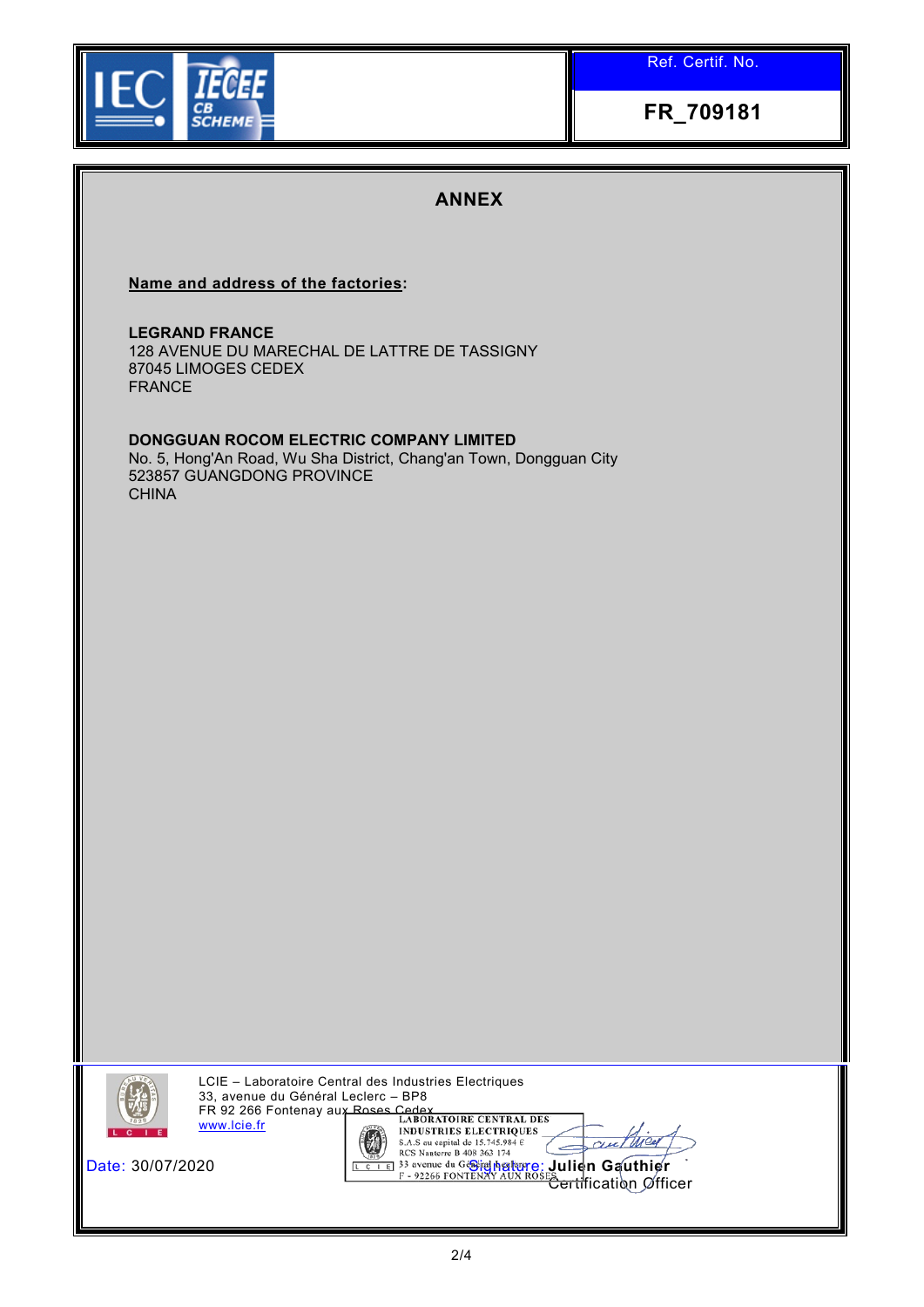

**FR\_709181**

## **ANNEX**

#### **Other relevant documents part on this certificate :**

LCIE Test Reports No : 88146-579471A, 88146-579471B, 88146-579471C, 88146-579471D, 121839-644113A, 121839-644113B, 121839-644113C, 121839-644113D, 121839-644113E,121839-644113F, 121839-644113G, 164727-745801B

| Type reference | Reference product | Rated voltage | Rated<br>power                 | Capacity<br>Modules | Specifiticy                          |
|----------------|-------------------|---------------|--------------------------------|---------------------|--------------------------------------|
| XXK01          | 078501            | $230V -$      | $0,6$ W                        | $\mathbf{1}$        | White single indicator light         |
| XXK02          | 078510            |               | 0,2 or 1 W                     | $\overline{2}$      | White pilot light                    |
| XXK03          | 078571            |               | 0,2 or 1 W                     | $\overline{2}$      | White pilot light                    |
|                | 078570            |               |                                |                     | Red pilot light                      |
|                | 078572            |               |                                |                     | Green pilot light                    |
|                | 078573            |               |                                |                     | Blue pilot light                     |
| XXK04          | 078524            |               | $2 \times 1$ W                 | $\overline{2}$      | Red and green double indicator light |
|                | 078520            |               | 0,2 or 1 W                     | $\overline{2}$      | White indicator light                |
| XXK05          | 067651            |               |                                |                     | White indicator light                |
|                | 078521            |               |                                | $\overline{2}$      | Blue indicator light                 |
| XXK07          | 078502            |               | $2 \times 1$ W                 | $\mathbf{1}$        | White indicator light                |
| XXK10          | 078522            |               | 1W                             | 5                   | White pilot light                    |
|                | 078523            |               |                                |                     | Blue pilot light                     |
| XXK06          | 078551            | 12-24 V       | $0,1$ W                        | $\mathbf{1}$        | White single indicator light         |
| XXK08          | 078552            |               | $2 \times 0.7 W$               | $\mathbf{1}$        | White double indicator light         |
| XXK09          | 078561            |               | 1,2W                           | $\overline{2}$      | white pilot light                    |
|                | 078560            |               | 0,7W                           |                     | Red pilot light                      |
|                | 078562            |               | $0,6$ W                        |                     | Green pilot light                    |
|                | 078563            |               | 0.6W                           |                     | Blue pilot light                     |
|                | 076671L           |               | 0,7 W                          |                     |                                      |
|                | 076676L           |               | 0,7W<br>$+1.2 W$<br>$+0.6 W$   | 3x2                 |                                      |
|                | 076672L           | 24 V          | $2 \times 0.9 W$               | $\overline{2}$      | Red and white double indicator light |
| HXK01          | 076670            | 27 V          | 1.3W<br>$+ 1,5 W$<br>$+ 1,5 W$ | $\overline{2}$      | Red, white, green pilot light        |

### **REFERENCES AND PRINCIPAL CHARACTERISTICS**



LCIE – Laboratoire Central des Industries Electriques 33, avenue du Général Leclerc – BP8 FR 92 266 Fontenay aux Roses Cedex [www.lcie.fr](http://www.lcie.fr/)

**Date: 30/07/2020** Signature: **Julien Gauthier**